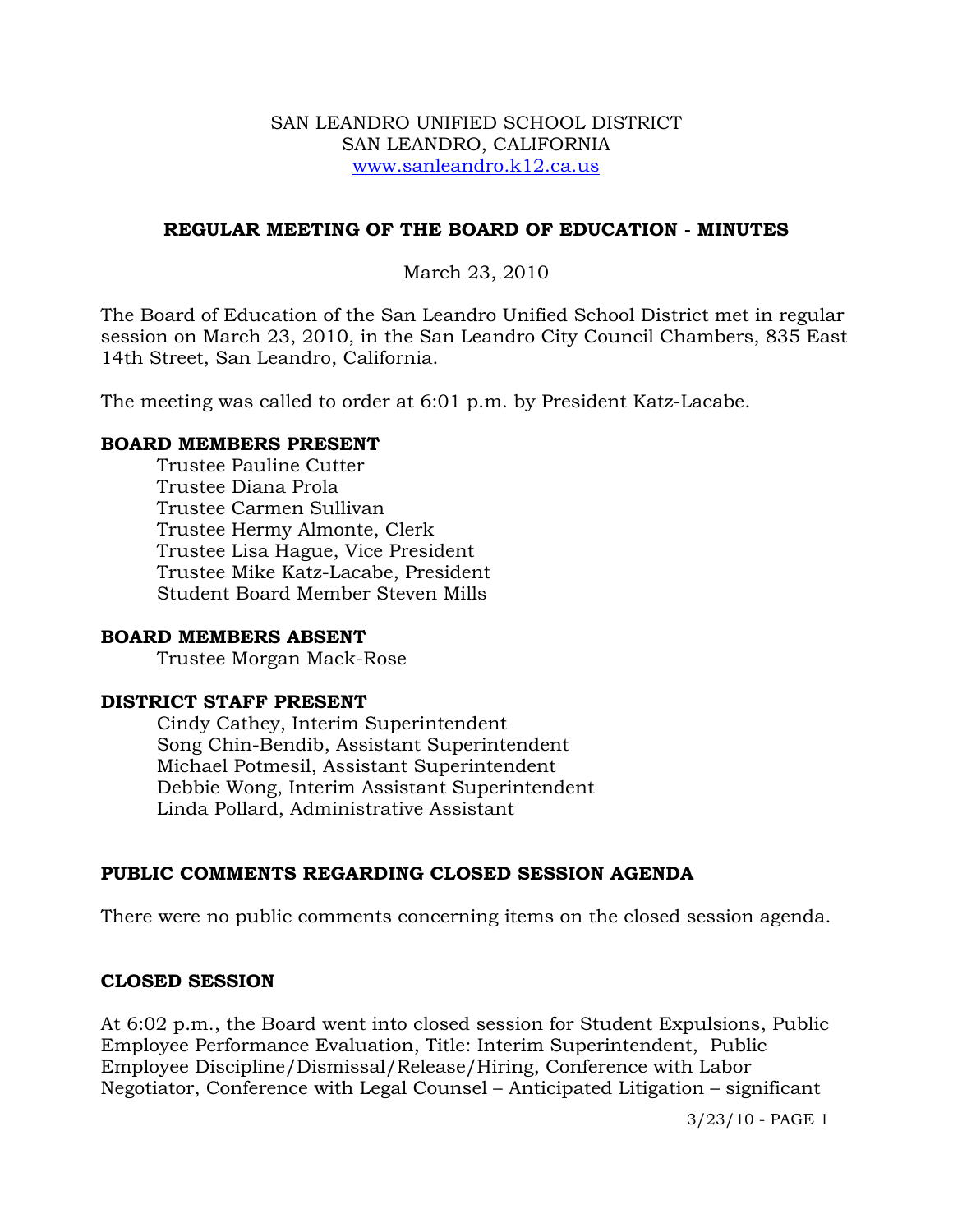exposure to litigation, Conference with Real Property Negotiator – Property(ies), and Conference with Legal Counsel – Existing Litigation pursuant to Education Code Sections 35146 and 48918(c), Government Code Sections 54957, 54957.6, 54956.9(b), 54956.8, and 54956.9. The closed session was adjourned at 7:00 p.m.

The Board returned to open session at 7:04 p.m. with the Pledge of Allegiance to the Flag. President Katz-Lacabe said the Board had been in closed session where the following action was taken:

- On a motion made by Trustee Prola and seconded by Trustee Hague, the Board approved the settlement agreement for placement of a Special Education student by a 6-0 vote. Trustee Mack-Rose was absent.
- On a motion made by Trustee Hague and seconded by Trustee Sullivan, the Board approved the settlement agreement for placement of a second Special Education student by a 6-0 vote. Trustee Mack-Rose was absent.

# **APPROVAL OF AGENDA**

On a motion made by Trustee Hague and seconded by Trustee Sullivan, the Board approved the agenda for the regular meeting of March 23, 2010, by a 6-0 vote. Trustee Mack-Rose was absent.

# **PRESENTATIONS**

\* Representatives from the 70 member Roosevelt band performed a few short songs from the band curriculum including *"Mexican Hat Dance," "Fara Shaka Fara Shaka," "Polly Wolly Doodle,"* and *"Hot Cross Buns"* to say a special thank you to our school board and administrators who have shown tremendous support for the 5th grade band program. During this time of catastrophic budget cuts from the state, our district has continued to support our music program.

 The students will be performing at the Band Festival on Wednesday, March 24 at San Leandro High School.

 The students and staff are extremely appreciative and wanted to say a personal thank you.

\* Interim Superintendent and the Board of Education presented San Leandro High School senior Christina A. Henriquez with a Certificate of Commendation for placing first runner-up in the Veterans of Foreign Wars "Voice of Democracy" Awards ceremony held on February 5, 2010, at Mercy High School in San Francisco.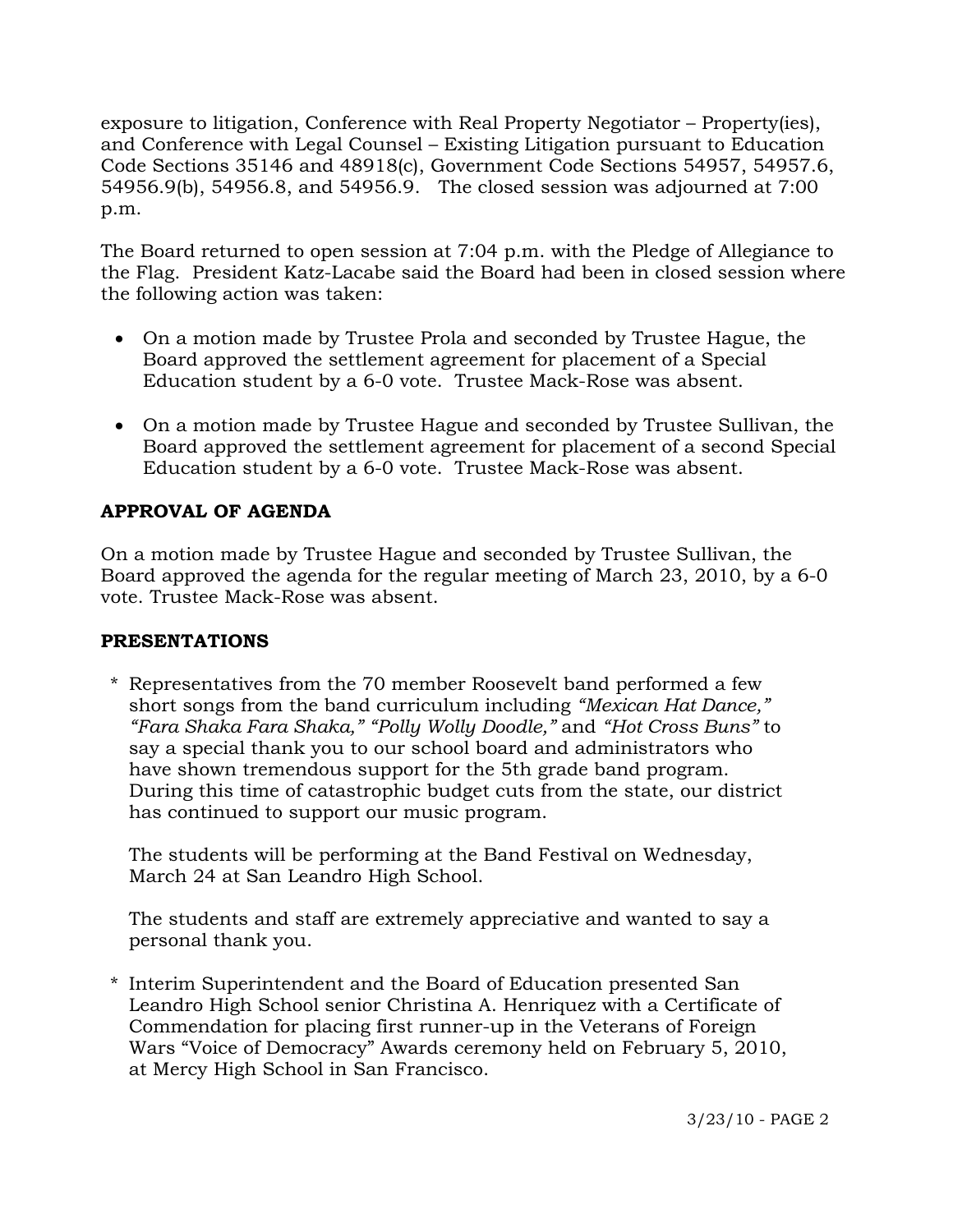Created in 1947, the Voice of Democracy (VOD) scholarship program is an audio-essay contest for high school students in grades 9-12 that annually provides more than \$2.5 million in scholarships and incentives. In 1965 the Ladies Auxiliary Veterans of Foreign Wars began co-sponsoring the Voice of Democracy Audio/Essay Contest with the Post with great success. This year's theme was "*Does America Still Have Heroes?"* 

This was the first year San Leandro High School participated in this event. Principal Linda Granger, and Student Board member Steven Mills were instrumental in bringing this scholarship opportunity to San Leandro High School students.

 Upon receiving her award, Christina shared that she wrote about police, firefighters, teachers and soldiers being today's heroes.

\* March 22 is World Water Day, an initiative started by the United Nations to give attention to the importance of sustaining freshwater resources on a global level. This year, the focus is on water quality and its importance. Energy Recovery Inc (ERI), a local clean technology provider, participated in the celebration by holding a poster and essay contest for school children in the San Leandro community. The contest was designed to help children become aware of water issues around the world and to engage students in World Water Day by allowing a creative outlet to share ideas. The theme for the contest was "The Importance of Water." There were three categories of entries: grades 1-3 poster, grades 4-6 poster, grades 7-8 essay. Judging took place on March 16 with representatives from ERI and the school district serving on the judging panel. At the San Leandro Unified School District Board Meeting, ERI rewarded students and staff for their outstanding effort.

 Staff of the After School Education and Safety (ASES) Program facilitated significant student participation in the contest. As such, the District's partnership with the Boys & Girls Clubs of San Leandro contributed to making the contest a success.

 As each of the students were recognized, a picture of their drawing was displayed on the screen in the City Council Chambers.

#### World Water Day Award Winners:

#### **Grades 1-3--- Poster Contest**

1st Prize: Jose F Guevara 3rd Grade from Wilson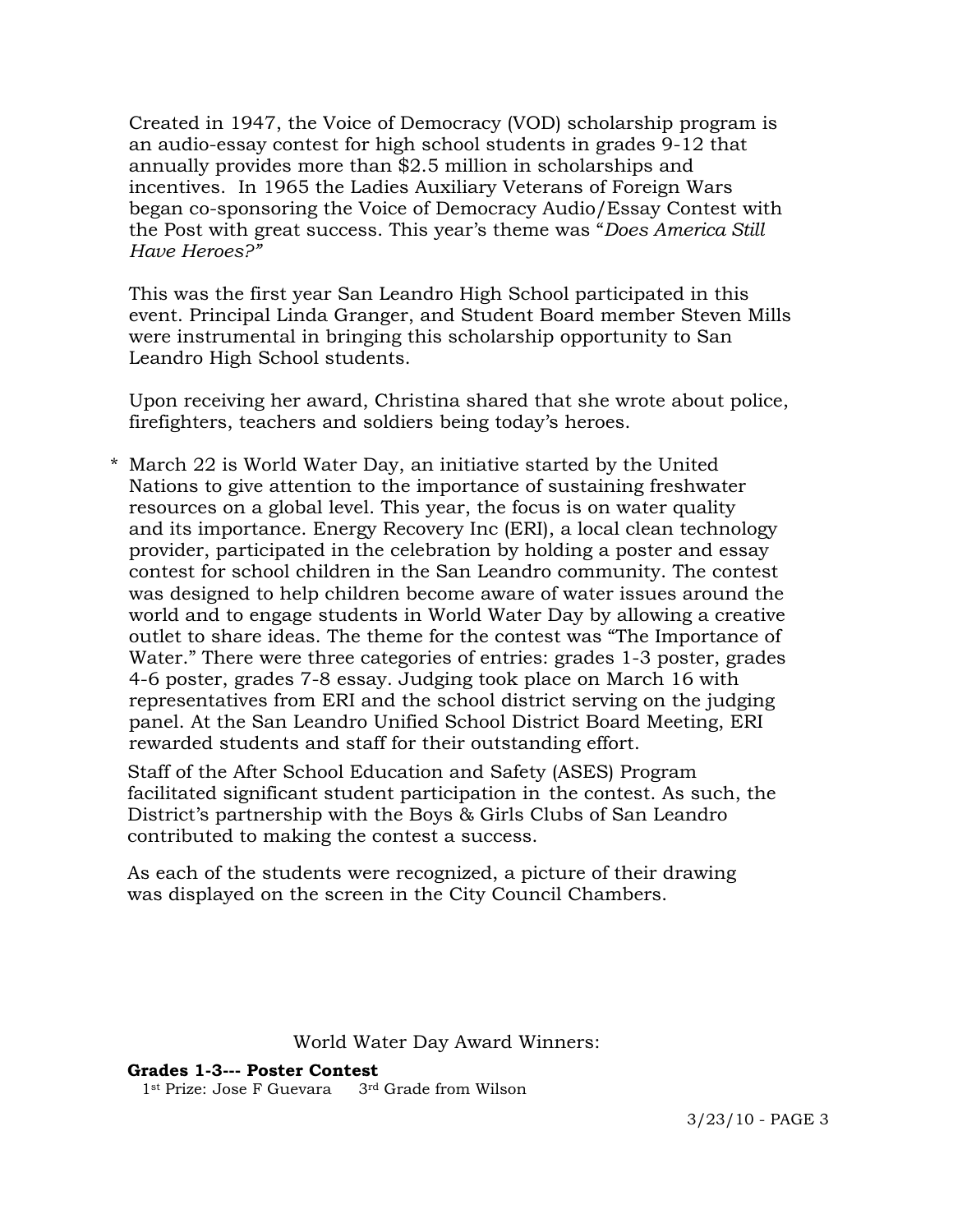| 2 <sup>nd</sup> Prize: Josue Campos | 2 <sup>nd</sup> Grade from Monroe   |
|-------------------------------------|-------------------------------------|
| $2nd$ Prize: Tasja Peterson         | 3 <sup>rd</sup> Grade from Garfield |
| 3 <sup>rd</sup> Prize: Javere Fuqua | 1 <sup>st</sup> Grade from Wilson   |

#### **Grades 4-6 --- Poster Contest**

| 1 <sup>st</sup> Prize: Jed Caraan    | 5 <sup>th</sup> Grade from Monroe Elementary    |
|--------------------------------------|-------------------------------------------------|
| 2 <sup>nd</sup> Prize: Neha Dhankhar | 5 <sup>th</sup> Grade from Jefferson Elementary |
| 3 <sup>rd</sup> Prize: Valarie Vuong | 5 <sup>th</sup> Grade from Monroe Elementary    |

#### **Grades 7-8 --- Essay Contest**

| 1 <sup>st</sup> Prize: Joshua Tolibas | 7 <sup>th</sup> Grade from John Muir Middle School |
|---------------------------------------|----------------------------------------------------|
| $2nd$ Prize: Andy Ng                  | 7 <sup>th</sup> Grade from John Muir Middle School |
| 3rd Prize: Kenneth Tran               | 7 <sup>th</sup> Grade from John Muir Middle School |

#### **Grand Prize of \$500 to: Monroe Elementary**

 Energy Recovery, Inc. (NASDAQ:ERII) designs and develops energy recovery devices that help make desalination affordable by significantly reducing energy consumption. For more information about Energy Recovery, Inc. please visit [www.energyrecovery.com](http://www.energyrecovery.com/).

\* Assistant Superintendent of Business Services Song Chin-Bendib presented the 2009-2010 Second Interim Report which includes Fiscal Years 2010-2011 and 2011-2012.

 Assistant Superintendent Chin-Bendib explained that the 2009-10 Second Interim Report is the financial update of the 2009-10 First Interim report which was approved by the Board on December 15, 2009, adding that in every interim report filed, a school district must present a positive fund balance for the current and two subsequent fiscal years.

 Ms. Chin-Bendib reported that the 2009-10 Second Interim Report had been completed and the ending Fund Balances after designations for 2009-10 shows positive fund balances for the current and subsequent two fiscal years. The ending balances include Tier III Flexibility funds that have been swept/approved by the Board and reflect full restoration of the District's 3% reserve requirement. Any unswept or unapproved funds have been accounted for in a separate account and are not included in the balances.

 Assistant Superintendent Chin-Bendib walked the Board through various charts depicting how the District generates revenue and how the monies are spent. A snapshot of all other funds was also shared, noting that included in this year's report, was a complete description of each category and explanation of how the funds can be spent.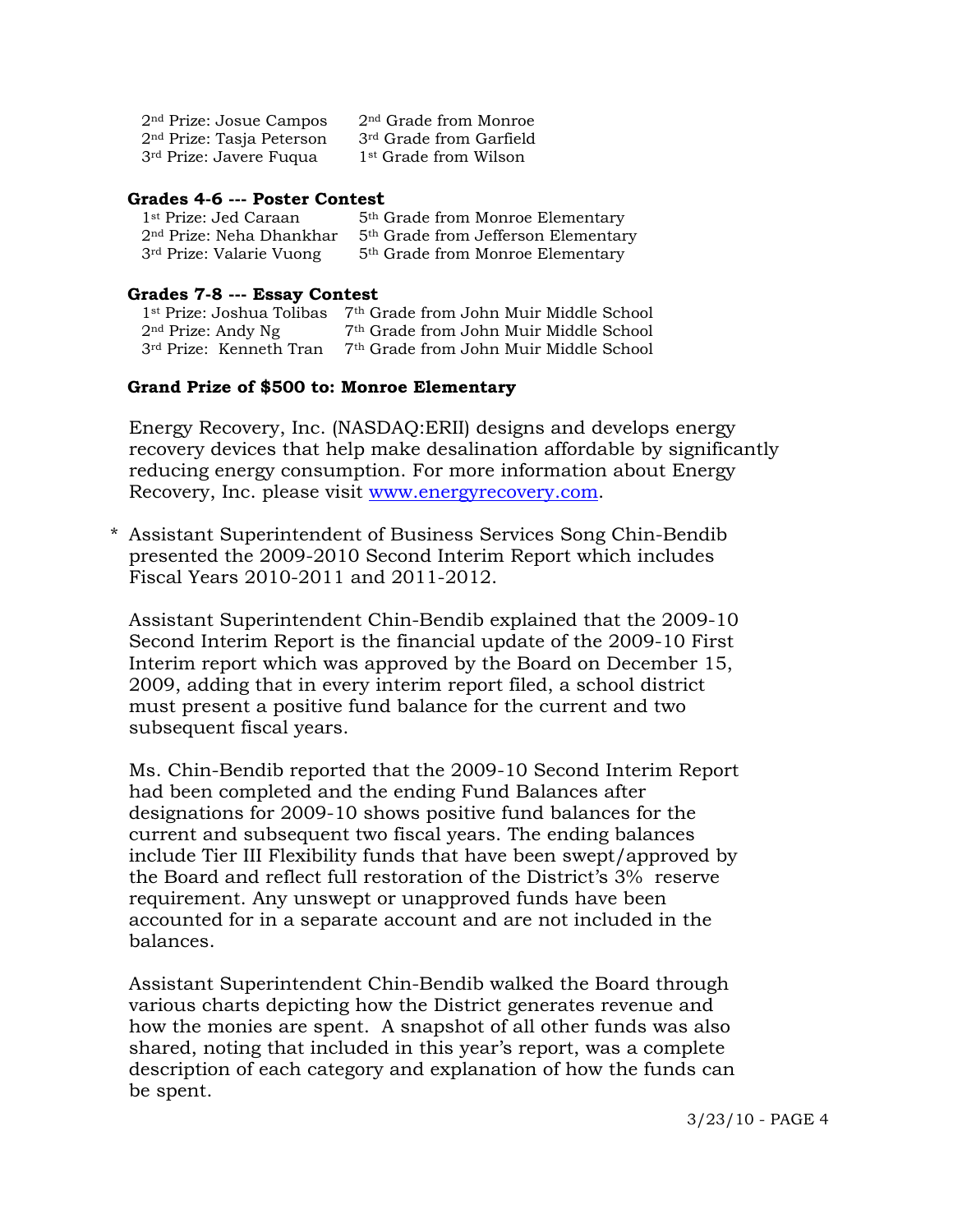Some highlights that have been incorporated into the 2009-2010 Second Interim to balance the budget included:

# **2009-2010**

1. Unspent carryover funds or savings from 2008-2009 as follows:

| Athletics  | \$25,320                   |
|------------|----------------------------|
| Legal fees | 206,877                    |
|            | $\Omega$ $\Omega$ $\Omega$ |

- Server replacement 80,032
- 2. Adult Education and Deferred Maintenance swept 2008-2009 ending balances:

|  | <b>Adult Education</b> | 1,000,000 |
|--|------------------------|-----------|
|--|------------------------|-----------|

• Deferred Maintenance 243,000

# **2010-2011 & 2011-2012**

- 1. February 23, 2010, Board approved increasing K-3 class sizes from 24:1 to 30:1
- 2. Ongoing operational costs for the San Leandro High School Fred Korematsu Campus in the amount of \$304,500

 The Board posed some questions for clarification and comments which were addressed by staff.

 The Board felt that the addition of detailed descriptions of other funds was very helpful and thanked staff for the thorough and clear presentation.

# **ACTION ITEM**

Business Operations

4.1-A Second Interim Report Fiscal Year 2009-2010 Approve the Second Interim Report Fiscal Year 2009-2010.

> On a motion made by Trustee Cutter and seconded by Trustee Sullivan, the Board approved the Second Interim Report Fiscal Year 2009-2010 by a 6-0 vote. Trustee Mack-Rose was absent.

# **PUBLIC TESTIMONY ON NON-AGENDA ITEMS**

• Carol Delton, District speech therapist and representing the San Leandro Teachers' Association on budget issues, addressed the Board regarding budget cuts. Ms. Delton urged the Board to begin seriously looking at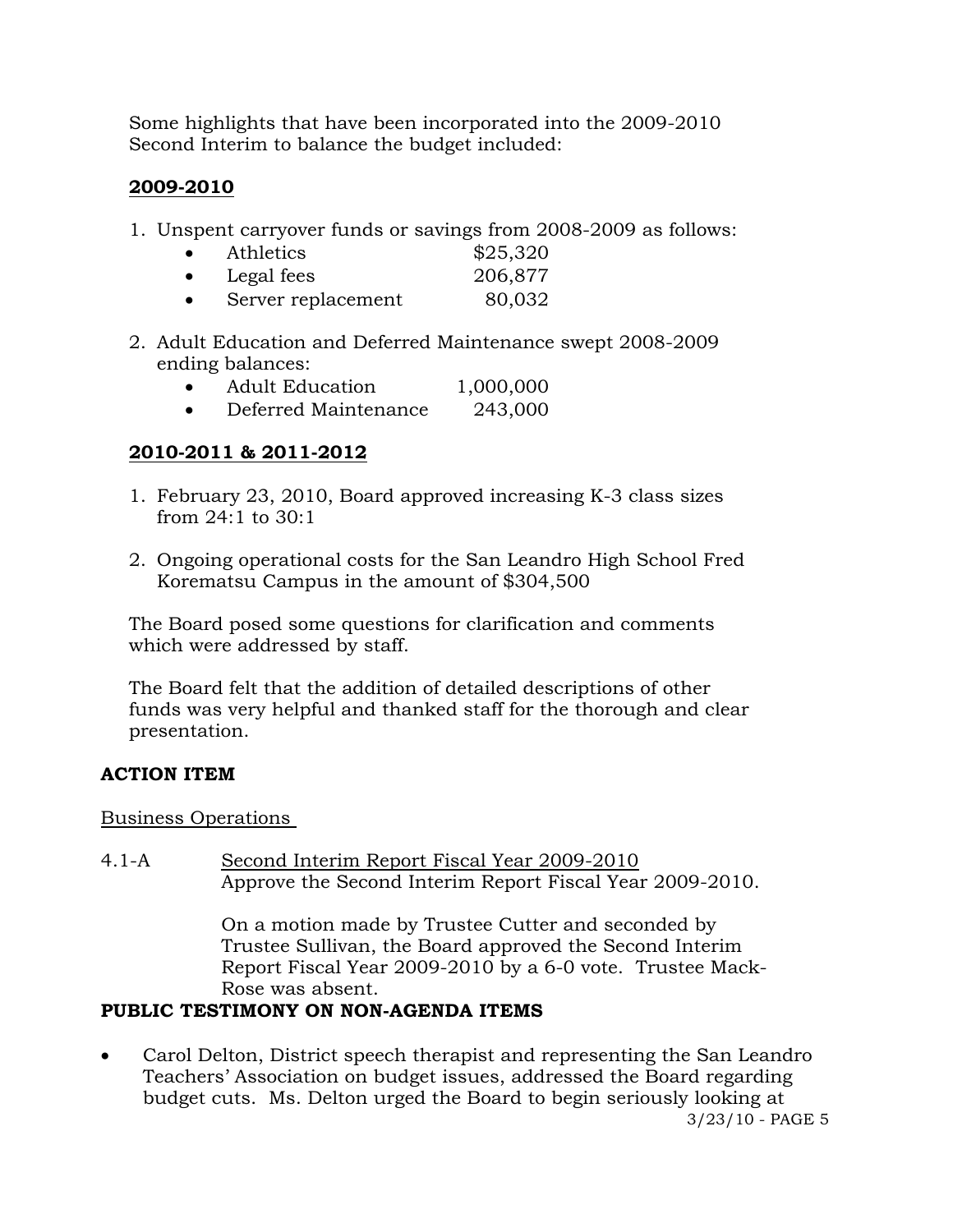reorganizing how the District does business and consider the suggestions by the Board such as consolidating the San Leandro Adult School with an Adult School in a neighboring district, and generating more financial costs for the athletic program through community donations. Other considerations suggested by Ms. Delton included consolidating the summer school with other districts, sale of property and other sources, utility usage, and maintenance and facilities costs at each school building.

• Marianne Dilworth, a Roosevelt Elementary School District parent, addressed the Board regarding preserving staggered reading in grades 1-3. Ms. Dilworth stated that she has been circulating a petition urging the Board and District officials to consider implementing the Program Improvement requirements in a modified staggered reading program, citing that small group instruction benefits all students and San Leandro will lose this benefit if class sizes are increased and staggered reading is eliminated. Ms. Dilworth asked that copies of the petition, with signatures of approximately 200 parents and teachers, be distributed to the Board, adding that she hoped that the decision regarding staggered reading would be based on best practices and solid educational research.

 Following Ms. Dilworth's comments, Trustee Cutter announced that Board would be discussing staggered reading at a special Board meeting scheduled for March 30.

# **REPORTS**

1) Correspondence – Clerk Almonte reported receipt of the following email from March 2, 2010, through March 22, 2010: From Eva Caraher regarding Special Education Department changes; from Stephen Cassidy regarding election results for Burlingame School District election, March 2, 2010; from Robin James regarding Friday night at Drakes Brewing to support Bancroft Middle School; from Susan Dent regarding Roosevelt Elementary School spring concert; from Katie Eagan & Jeff Phillips regarding staggered reading; from Sarah Del Grande regarding K-3 Education cuts; from Marek Janko regarding P.E.; from Alameda County Office of Education regarding VIP reception – before Rosa Parks, there was Claudette Colvin, and Holiday Events Honoring Claudette Colvin; from Katherine Murray regarding P.E. cuts; from Aurora Sanchez Perez regarding budget decisions; from Yvonne Day regarding creative scheduling; from Antonia Mittelstedt regarding please consider; from Jon Sherr regarding important RIF message; from Marshall Lamm regarding Music in Schools Today (MUST) participates in \$1.2 million DOE Project; from Dan Martin regarding electronic recycling fundraiser for Bancroft Musical Theatre; from Debbie Benyahia regarding major changes to AC Transit service effective March 28th; and from Melinda Rieboldt regarding Broadmoor Association Beacon Newsletter.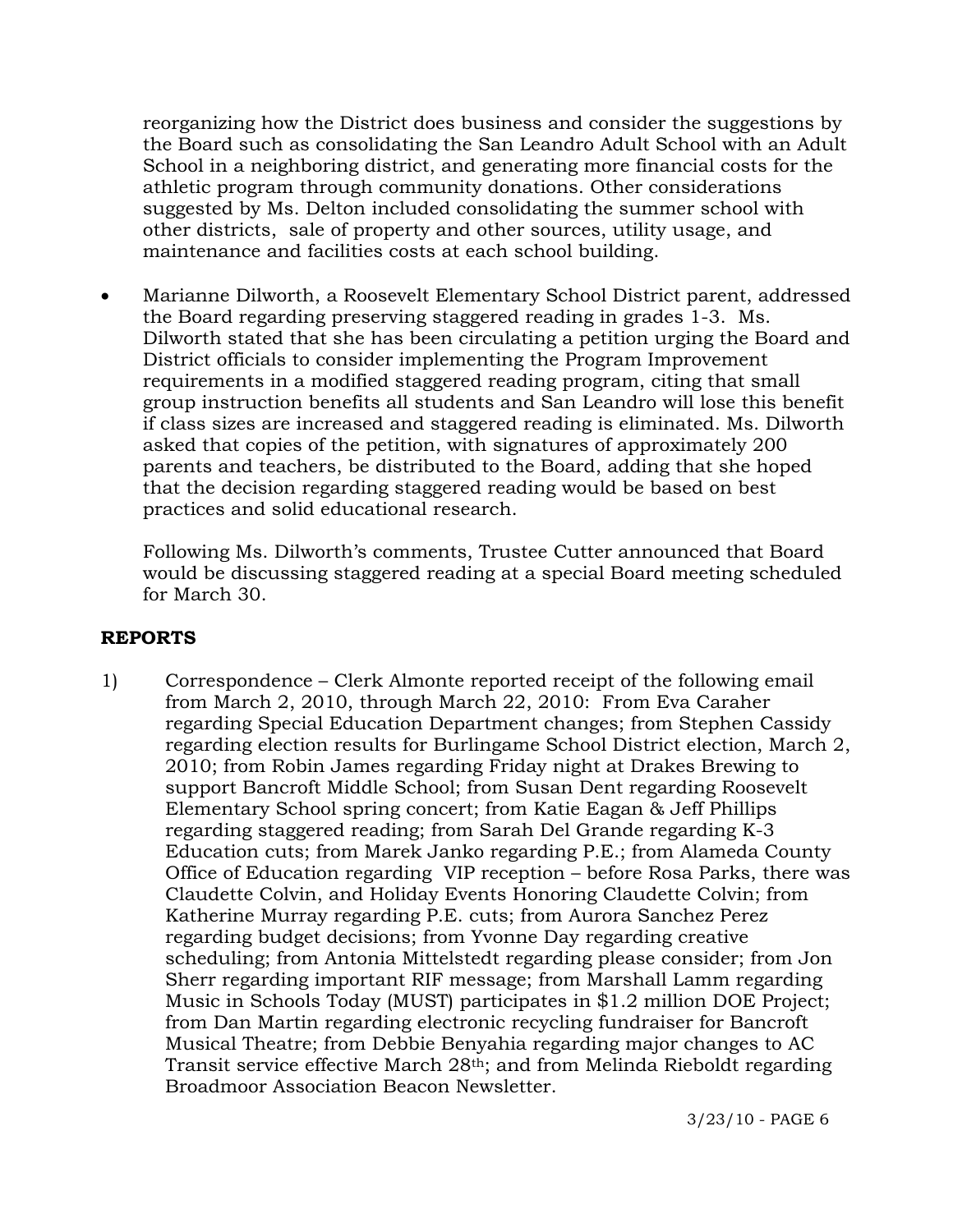- 2) Student Board Member Report Student Board Member Steven Mills updated the Board on the activities at San Leandro High School. Highlights included:
	- Season of Service "Change for Change" was two weeks ago. Different colored balloons were sold and the proceeds went towards a charity that that balloon represented
	- Last week was "Battle of the Sexes." All students participated in dress-up days and games
	- Prom "kickoff" is being moved from April 2 to April 14 and will be held outside. Radio station WiLD 94.9, limousine companies and Men's Warehouse are among some of the businesses that have been invited to come
	- March 22, ASB and the school administration met with 8<sup>th</sup> Grade parents to answer any questions they may have
	- March 26 Latinos Unidos is sponsoring Noche de Carnaval
	- ASB continues to post signs encouraging students to do their best on the STAR test
	- Unity Day, originally scheduled for April 14, will be postponed to a later date
- 3) Union Representative Reports
	- Mark Hamilton, on behalf of the San Leandro Teachers' Association (SLTA), reported that a tentative agreement has been signed between SLTA and the District, adding that SLTA will be seeking ratification at the sites on Friday and Monday. Mr. Hamilton stated that SLTA appreciated and thanked the staff and Board for being cooperative and working with them, adding that SLTA is looking to contribute and participate in solving the issues that are facing the Board and the District.
- 4) Interim Superintendent's Report Interim Superintendent Cindy Cathey welcomed Debbie Wong to the District as the Interim Superintendent of Educational Services.

Interim Superintendent Cathey provided a brief update regarding the work related to the implementation of the Program Improvement (PI) Plan Addendum, stating that secondary staff has been working expeditiously towards implementation by meeting with Mike Walbridge, Director of Curriculum and Instruction with regards to defining what tiered intervention will look like across the District, focusing particularly on the secondary schools because of the impact to the master schedule, along with the training related to the use of the core instructional materials. Ms. Cathey said that this continues to be a work in progress and the Board

3/23/10 - PAGE 7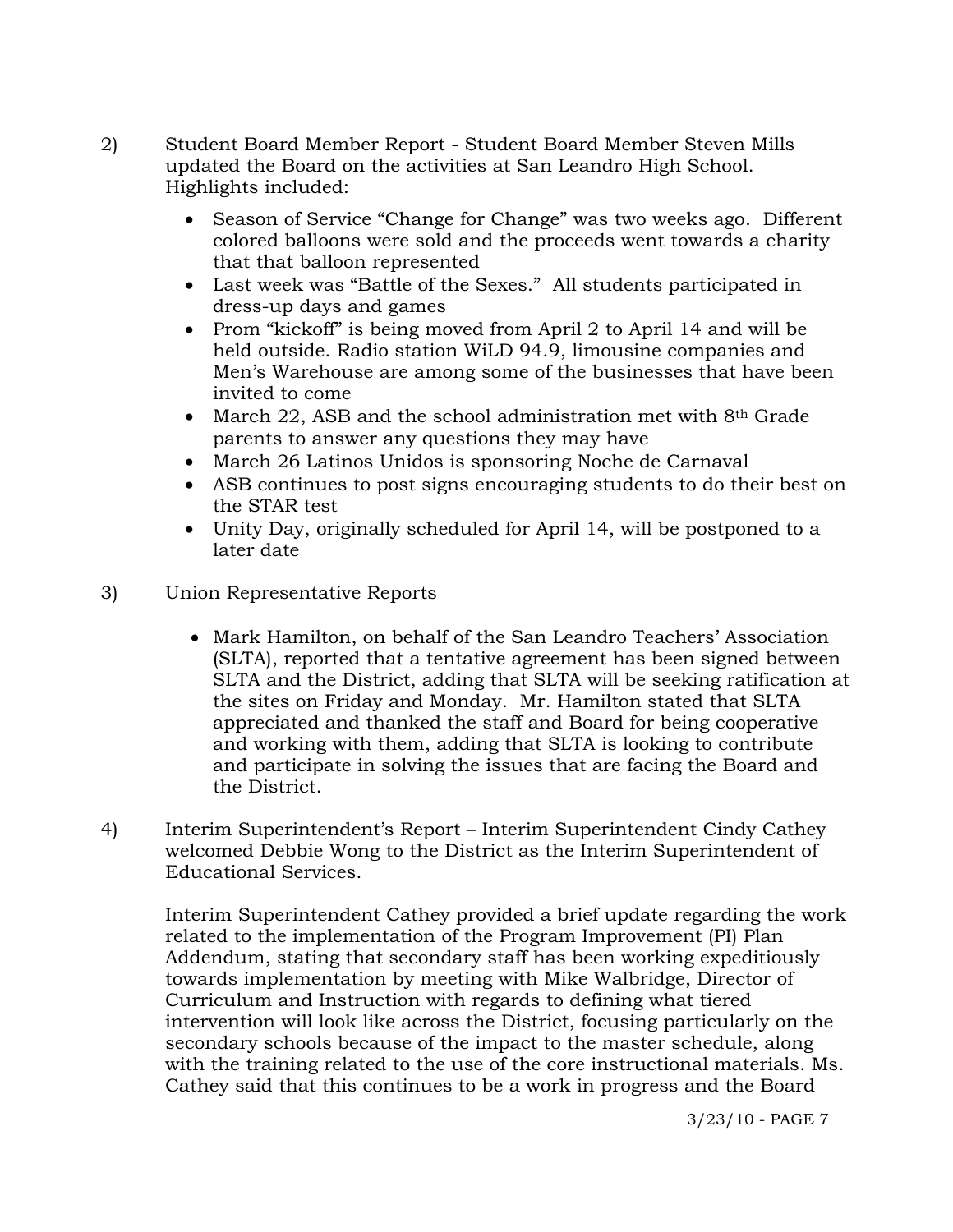will be receiving a more formal presentation.

The Interim Superintendent also announced the following upcoming events:

- March 24 Band festival, San Leandro High School
- March 25 Orchestra Festival, San Leandro High School
- March 26 CEBAS II (Creating Equitable Bay Area Schools) at the Alameda County Office of Education
- April 1 San Leandro High School Library Dedication, 3:30 p.m.
- March 1- Physical Fitness Testing window April 23
- March 23- California Healthy Kids Survey, required to administer April 23 every other year will be given to students in grades 5, 7, 9, and 11.
- 5) Board Committee Reports
	- Communication/Advocacy/City/District Liaison Trustee Katz-Lacabe reported that the City/District Liaison committee met on March 18. The City and District provided updates on the budget, facilities and Measure B projects. The committee discussed potential Ballot Measures, noting that the City is considering looking at a quarter cent sales tax revenue measure and the District considering a possible facilities bond for the November ballot.
	- Facilities/Technology Trustee Cutter reported that the committee met on March 11 and discussed Change Order #2 to the Zolman Construction contract for the San Leandro High School, Amendment #2 to the Jerome Zalinski Inspector of Record Professional Services contract for Bancroft Middle School, Amendment #3 to the WLC Architects Design Services contract for the Arts Education Center, Change Order #1 to the IMR Construction Contract for Bancroft Middle School Heating & Roofing Project and construction contract with West Coast Contractors, Inc. for the Wilson Elementary School Heating and Roofing Project which are being brought forward to the Board for consideration tonight. The committee also discussed the dedication plaque for the San Leandro High School Fred Korematsu Campus, adding that a prototype to be used for all of the dedication plaques is in place.
	- Finance Trustee Hague reported that the committee met on March 17 and discussed the Second Interim Report and previewed some of the presentation materials.
- 5) Board Representatives' Reports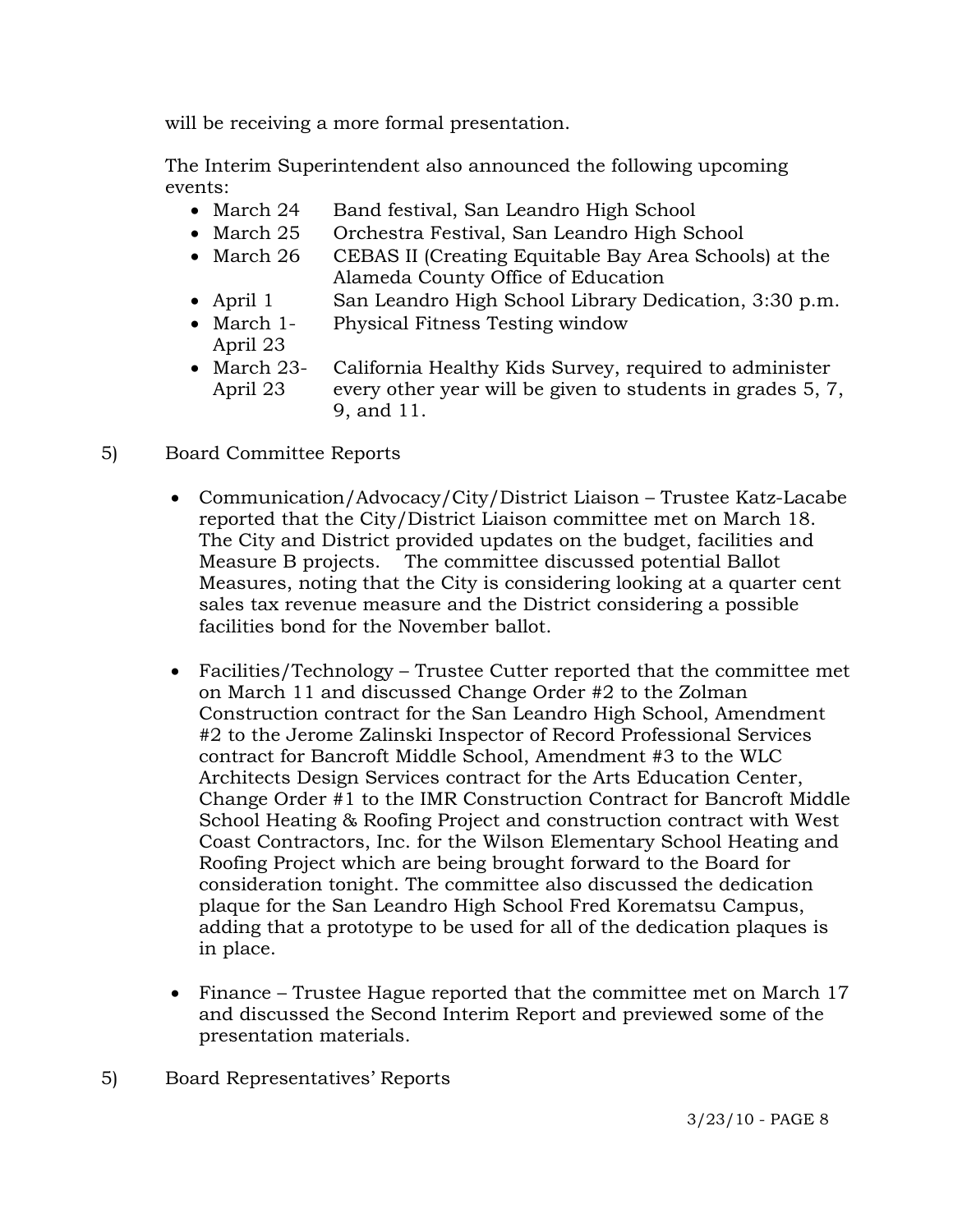• Mid-Alameda County Special Education Local Plan Area (MACSELPA) – Trustee Hague reported that the committee met on March 8, 2010, and looked over at the budgets for the SELPA, adding that it was noted by other districts that San Leandro Unified's encroachment in Special Education was significantly less than the other districts.

# **CONSENT ITEMS**

Trustee Sullivan asked that 1.3-C Approval of Board Minutes – February 23, 2010, and 1.6-C Approval of Board Minutes – March 11, 2010, be pulled from the consent calendar.

General Services

| $1.1 - C$ | Approval of Board Minutes – January 26, 2010 |
|-----------|----------------------------------------------|
| $1.2 - C$ | Approval of Board Minutes – February 9, 2010 |
| $1.4 - C$ | Approval of Board Minutes – March 4, 2010    |
| $1.5 - C$ | Approval of Board Minutes – March 9, 2010    |

# Human Resources

2.1-C Acceptance of Personnel Report

# Educational Services

- 3.1-C Acceptance of Donations
- 3.2-C Non-Public School Contracts
- 3.3-C Recommendation for Readmission from Expulsion for student E16/08/09 Who has Satisfactorily Completed the Terms of his/her Rehabilitation Plan and is Eligible to Return to a Comprehensive Program
- 3.4-C Recommendation to terminate expulsion order for student E01- 09/10 who has moved out of the country and is at least eighteen years of age

Following approval of the consent items, it was noted that this item

3/23/10 - PAGE 9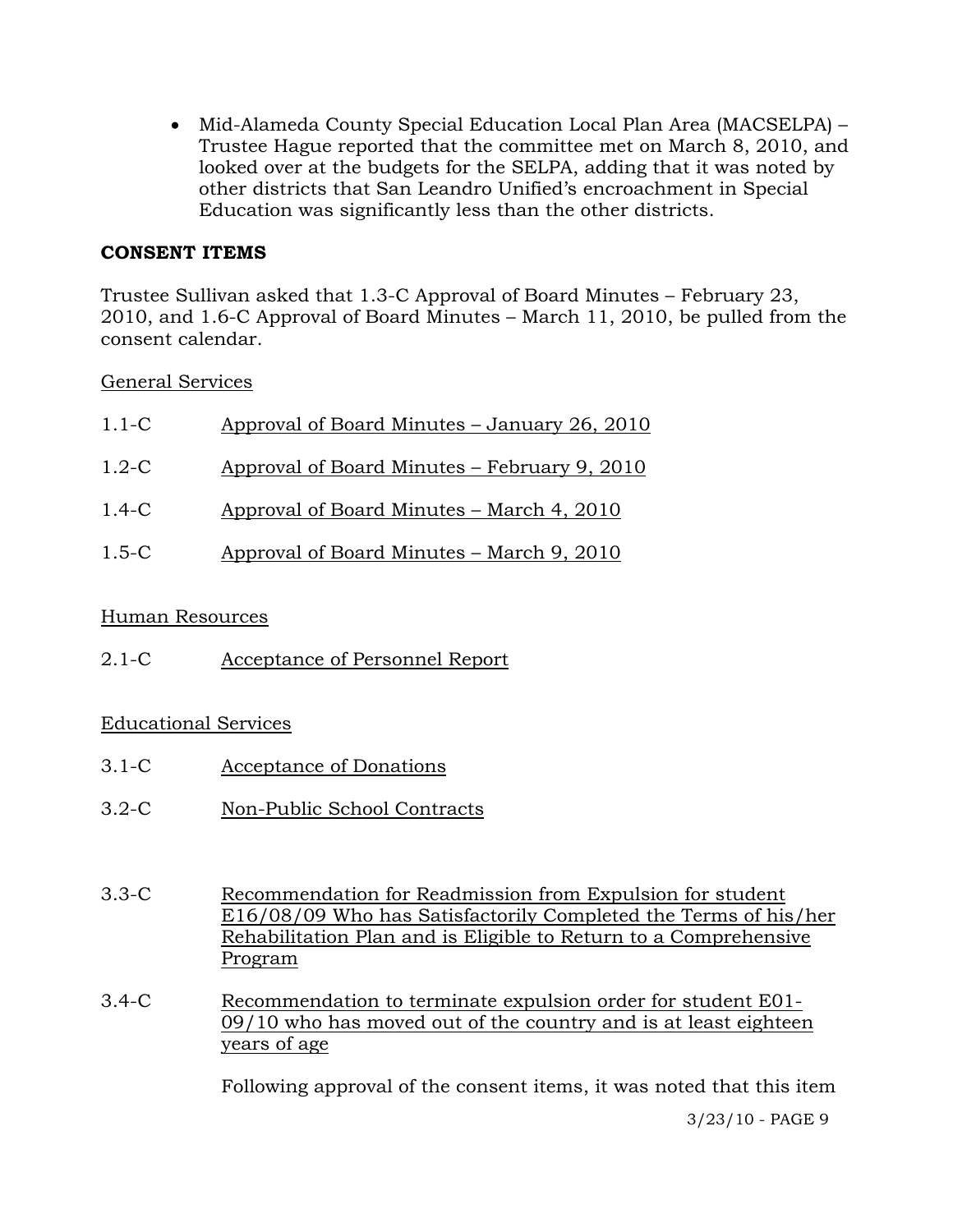should have been tabled and that the Board needed to take a vote to table it.

On a motion made by Trustee Hague and seconded by Trustee Sullivan, the Board amended the vote, and retroactively tabled the recommendation to terminate expulsion order for student E01- 09/10 by a 6-0 vote. Trustee Mack-Rose was absent.

- 3.5-C Memorandum of Understanding between the San Leandro Unified School District and Girls Incorporated of Alameda County for the 2009-2010 and 2010-2011 School Years for San Leandro High School
- 3.6-C Memorandum of Understanding between the San Leandro Unified School District and Boys and Girls Club of San Leandro for the 2009-2010 School Year for Lincoln High School

### Business Operations

- 4.1-C Ratification of Payroll for February 2010
- 4.2-C Approval of Bill Warrants
- 4.3-C Adopt Resolution #10-21 to declare certain equipment surplus and/or obsolete due to the age and condition of the designated equipment

#### Facilities and Construction

- 5.1-C Change Order #2 to the Zolman Construction Contract for the San Leandro High School Arts Education Center Project
- 5.2-C Amendment #2 to the Jerome Zalinski Inspector of Record Professional Services Contract for Bancroft Middle School Heating & Roofing Project
- 5.3-C Amendment #3 to the WLC Architects Design Services Contract for the Arts Education Center
- 5.4-C Change Order #01 to the IMR Construction Contract for Bancroft Middle School Heating & Roofing Project
- 5.5-C Construction Contract with West Coast Contractors, Inc. for the Wilson Elementary School Heating & Roofing Project
- 5.6-C Construction Contract with Ralf Larsen & Sons for the John Muir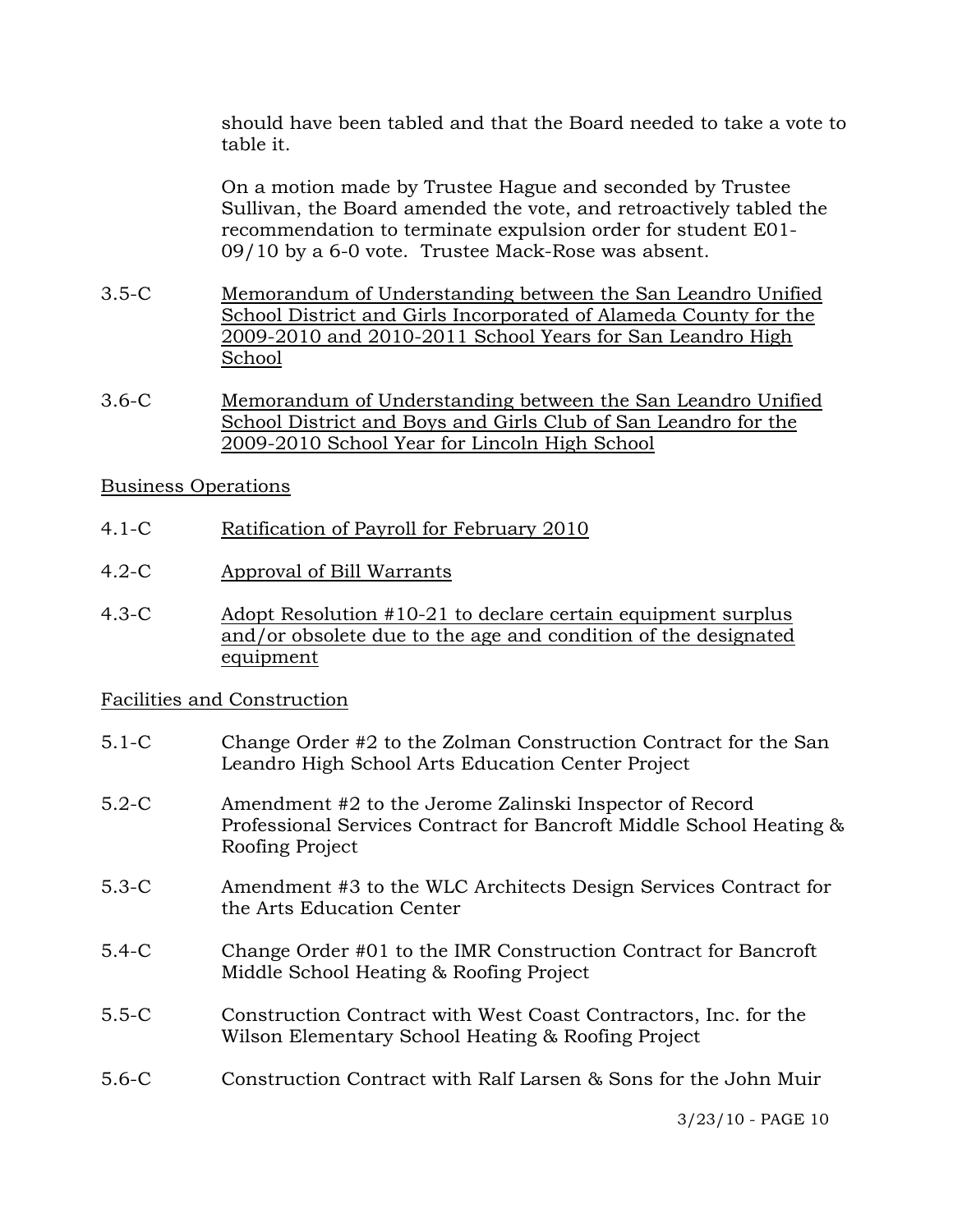# Middle School Heating & Roofing Project

On a motion made by Trustee Cutter and seconded by Trustee Hague, the Board approved the remaining consent items by a 6-0 vote. Trustee Mack-Rose was absent.

# General Services

# 1.3-C Approval of Board Minutes – February 23, 2010

Trustee Sullivan clarified that on page six of the minutes the wording should reflect that the Board approved "eliminating" (and not "reducing") the elementary school library/media paraeducators.

Trustee Cutter felt that "eliminating" may not be the correct word, in light of the fact that it doesn't reflect the possibility that these positions may not be eliminated.

On a motion made by Trustee Sullivan and seconded by Trustee Hague, the Board approved the Board minutes of February 23, 2010, as amended, by a 5-1 vote. Trustee Cutter voting no and Trustee Mack-Rose absent.

# 1.6-C Approval of Board Minutes – March 11, 2010

Trustee Sullivan asked that the word "and" following PhD be changed to "in" Nursing Program, and that her comment "will not need to pay anything for the first year" be struck from page three of the minutes.

On a motion made by Trustee Sullivan and seconded by Trustee Cutter, the Board approved the Board minutes of March 11, 2010, as amended, by a 6-0 vote. Trustee Mack-Rose was absent.

# **ACTION ITEM**

# Business, Operations

4.2-A Resolution #10-20 Designating Representatives with the Office of Public School Construction (OPSE) and the State Allocation Board (SAB)

> On a motion made by Trustee Hague and seconded by Trustee Prola, the Board adopted Resolution #10-20 Designating Representatives with the Office of Public School Construction (OPSE) and the State Allocation Board (SAB) by a 6-0 vote. Trustee Mack-Rose was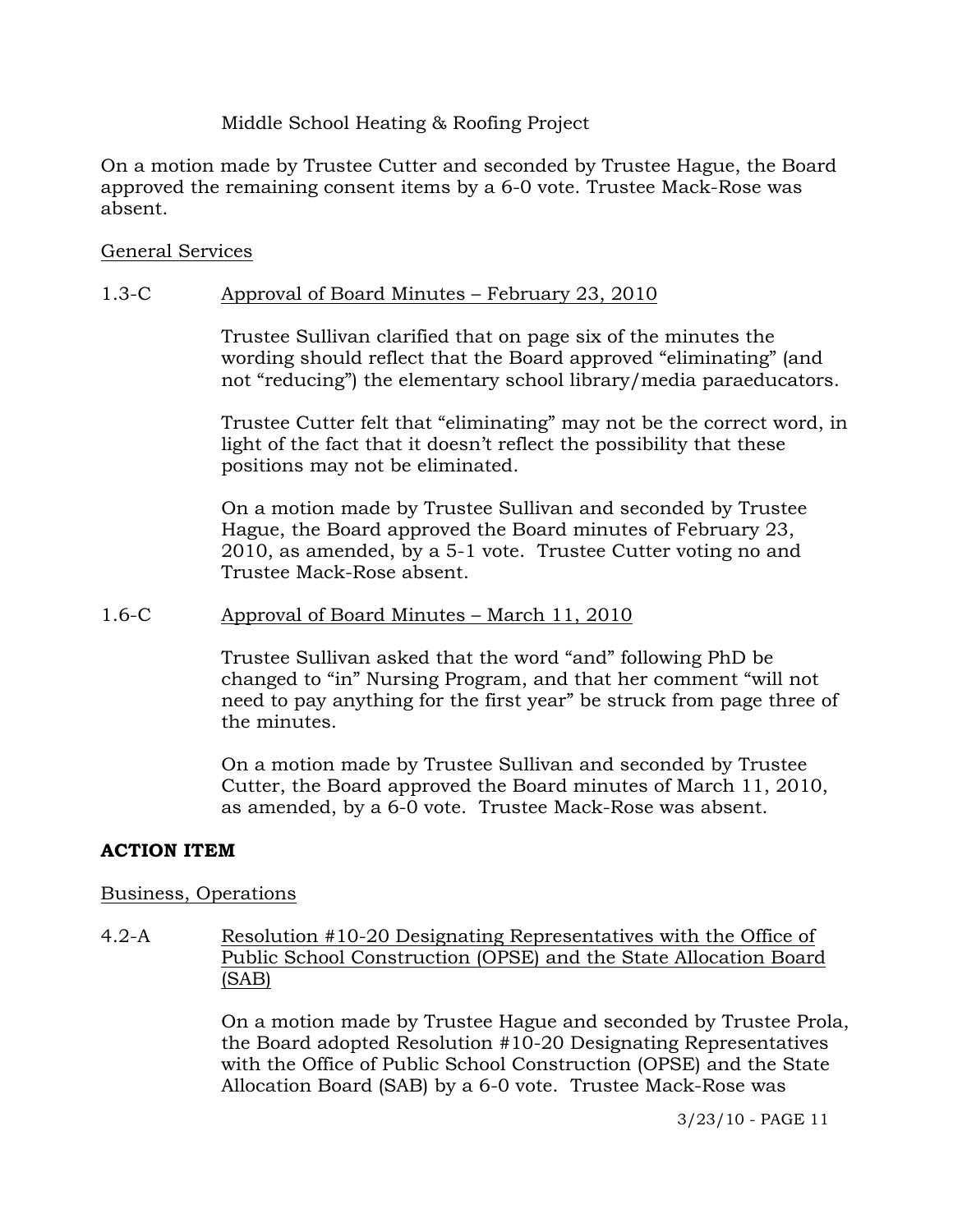absent.

# **INFORMATION ITEMS**

### Business, Operations

4.1-I Miscellaneous Receipts

Miscellaneous receipts in the amount of \$7,701,274.67 have been deposited in the Treasury of Alameda County.

# **ADDITIONAL SUGGESTIONS AND COMMENTS FROM BOARD MEMBERS**

The Board welcomed Debbie Wong as the Interim Superintendent of Educational Services, adding that it was wonderful to have her back in the District.

- Trustee Cutter commented on the carry over for athletics. Trustee Cutter also attended the very popular and successful Coaches' Crab Feed benefiting athletics.
- Trustee Sullivan asked for and received consensus to have the parent equity teams and site administrators provide an update to the Board on the continuing work that is being done through parent partnerships to help close the achievement gap and ensure the academic success of all students.

 Trustee Sullivan asked for and received consensus to have Teneh Weller, High Expectations Parental Services, along with District parents provide an update on the comprehensive parent leadership classes that are offered to parents of students attending the eight elementary schools.

- Trustee Almonte appreciated the Board and Interim Superintendent for recognizing San Leandro High School senior Christina Henrique for placing first runner-up in the Veterans for Foreign Wars "Voice of Democracy" Awards ceremony.
- Trustee Hague also attended the Coaches' Crab Feed, commenting that it was nice to see the community support for athletics.

 Trustee Hague reported that A Taste of Jazz, which took place last week, was a wonderful event benefiting the San Leandro High School Band programs and Bancroft Jazz Band.

 Trustee Hague encouraged everyone to attend the music festivals on March 24 and 25 and experience these spectacular events.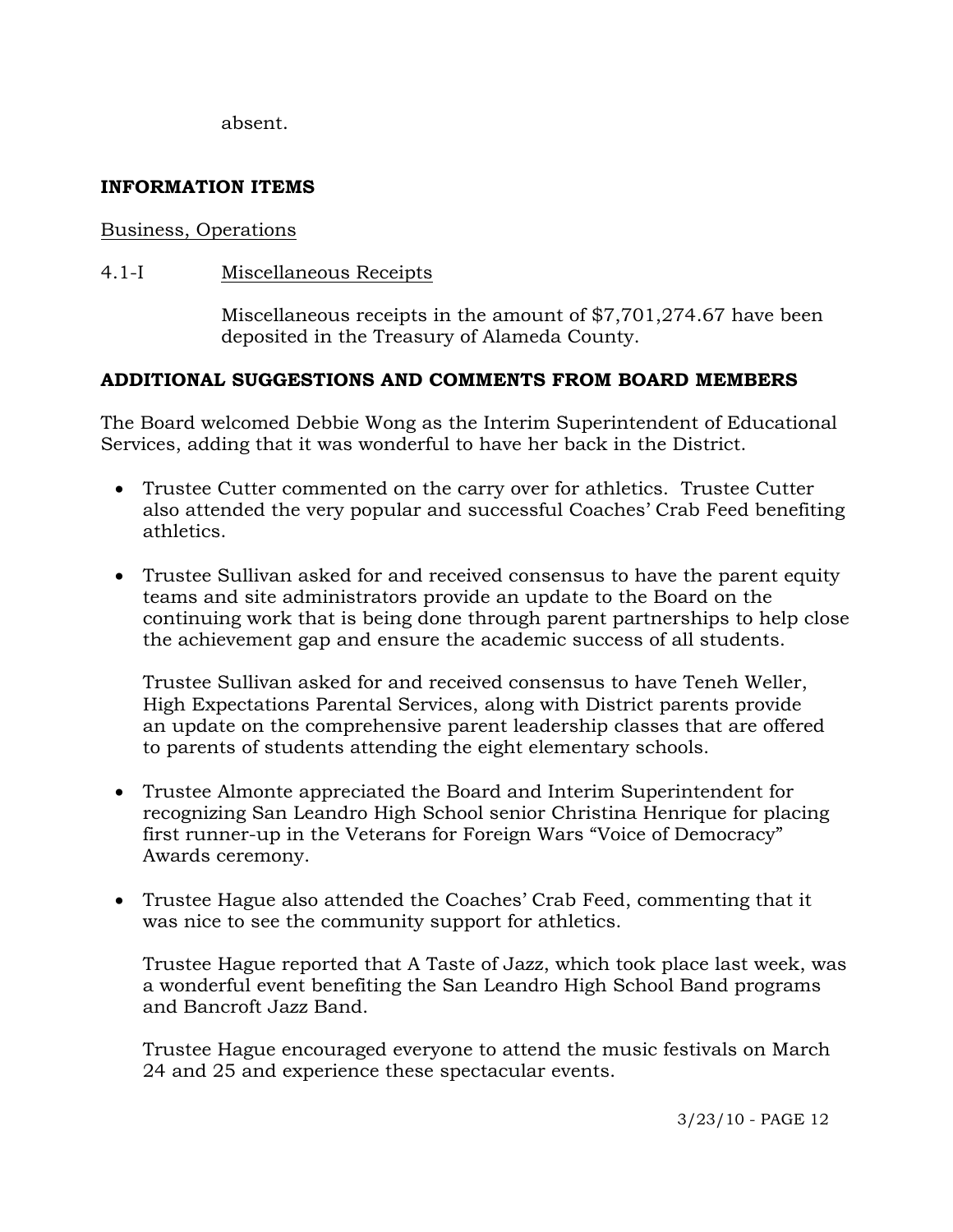• Trustee Prola was happy to report that the middle schools would not be losing their SRO officers.

 Trustee Prola attended the vocal music performance at Roosevelt Elementary school, led by Susan Dent. Every student, with the exception of kindergarten, performed, and over 200 parents were in attendance.

 Trustee Prola expressed how proud she is that San Leandro Unified still has a balanced budget and gave accolades to Assistant Superintendent Song Chin-Bendib and her staff for all of their work.

 Trustee Prola will be attending the first session of the California School Boards Association (CSBA) Masters and Governance Training on Friday, March 26.

 Trustee Prola reported that she spoke with the principal at Jefferson and discussed Jefferson's Year Four of Program Improvement restructuring, noting that Mr. Aurelio expressed that almost all of his staff support the plan.

 Trustee Prola commented and distributed a copy of an article that appeared in the San Leandro Times regarding an initiative that would amend the state constitution to make it much easier to pass parcel taxes for education. Trustee Prola explained that members of Californians for Improved School Funding hope to get the Local Control of Local Classrooms Funding Act on the state ballot in November which would amend the state constitution by lowering the amount of votes required to pass a school parcel tax from two thirds to 55 percent. In addition, if passed, it prohibits the state from taking or borrowing the revenue generated by the parcel tax, limits the parcel tax to not exceed \$250, and exempts seniors. Trustee Prola indicated that 694,354 signatures are needed by May 1 to place it on the November ballot.

 Trustee Prola asked and received consensus to have the Board bring a Resolution in support of reducing the threshold of parcel taxes from two thirds to 55 percent forward for consideration at the next Board meeting, with Trustee Katz-Lacabe indicating that he has seen language for the resolution and would forward it to the committee to develop. In addition, Trustee Katz-Lacabe mentioned that he has petition forms and would send a copy to Trustee Prola. Trustee Katz-Lacabe also noted that Connell Lindh, the consultant who assisted the District with our Measure B bond measure, has been instrumental in this effort.

• Trustee Katz-Lacabe commented on the successful fundraisers that took place recently and reported that McKinley Elementary Schools' silent auction and festival took place last weekend.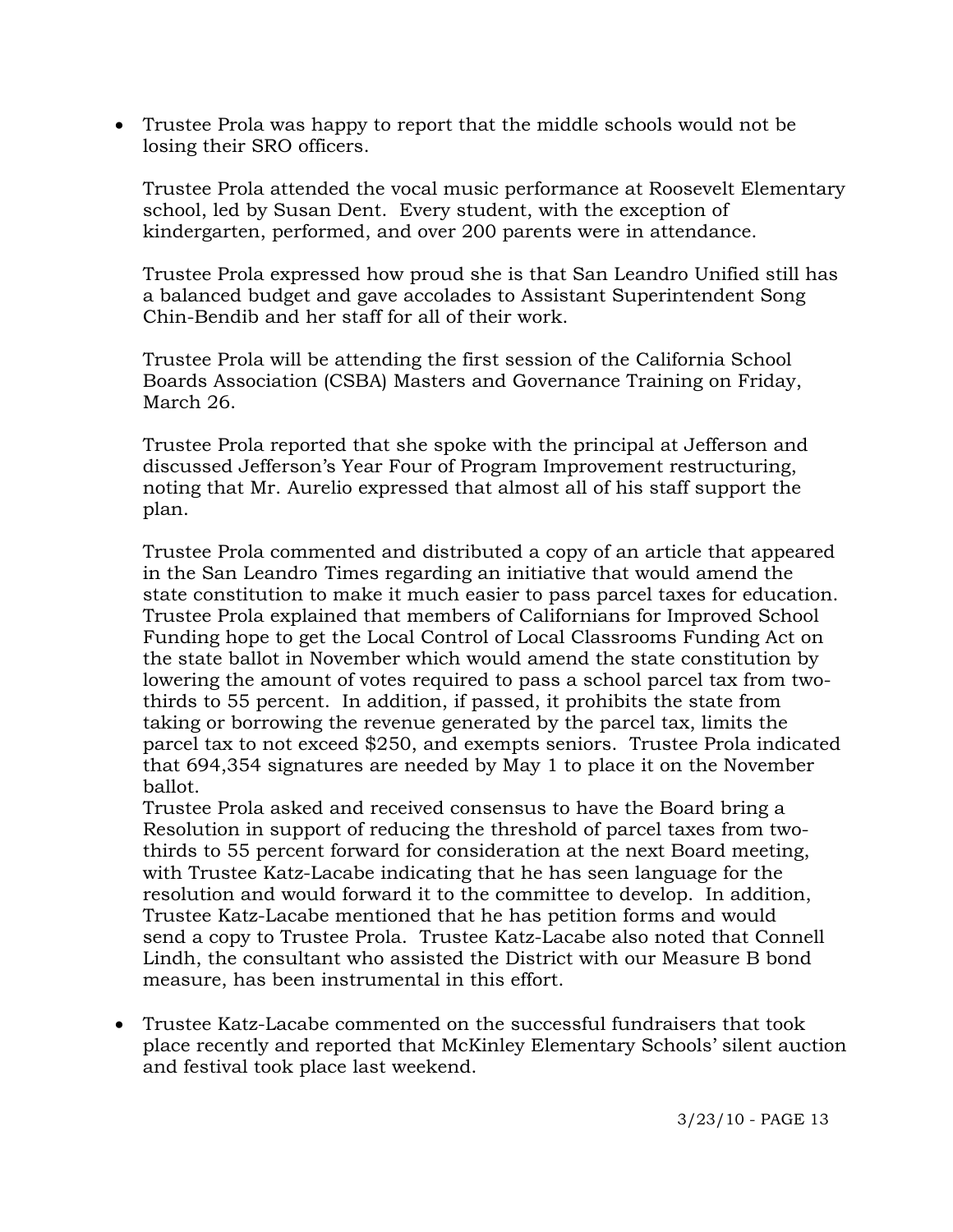Following Board member comments, The Board adjourned into closed session at 8:46 p.m.

# **ANNOUNCEMENT**

# **Future Board of Education Meetings**

Regular Meeting – April 20, 2010 Regular Meeting – May 4, 2010 Regular Meeting – May 18, 2010 **Regular Meeting – Wednesday, June 2, 2010**  Regular Meeting – June 15, 2009 Special Meeting – June 29, 2009